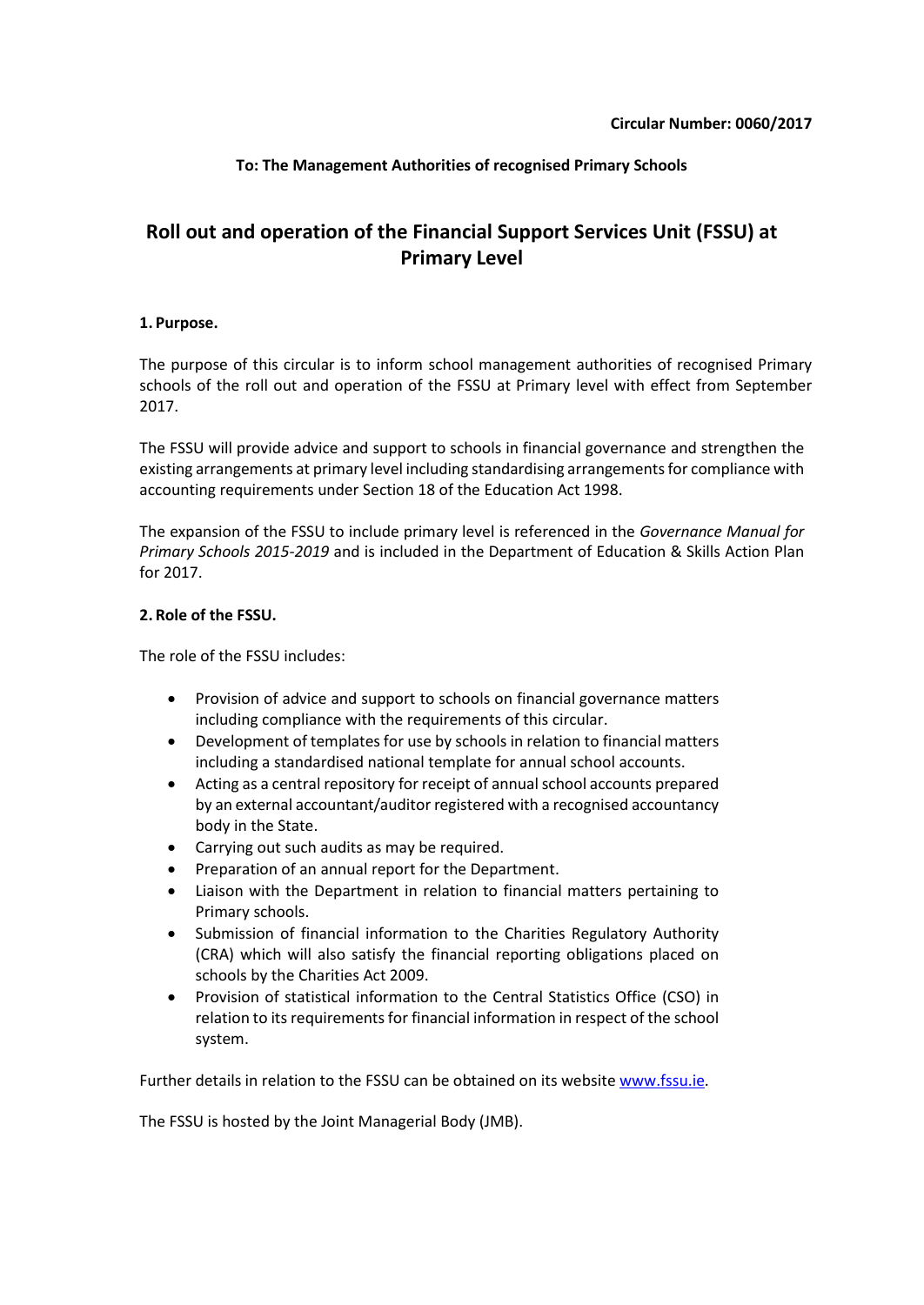### **3. FSSU Advisory Committee.**

An FSSU Advisory Committee is in place to advise and support the operation of the FSSU at primary level so as to reflect the needs of the primary sector. This Committee includes representatives from the Department, School Management Bodies and the FSSU.

### **4. What will the FSSU mean for each Primary School?**

- a) The FSSU will be an important source of advice and support for primary schools on financial governance matters - primarily provided via on-line and telephone support. Further details are available at [www.fssu.ie.](http://www.fssu.ie/)
- b) The FSSU have developed a suite of templates for use by schools as follows:
	- Templates for use internally by schools for monitoring monthly income, expenditure, budget management, cash flow etc. The use of the FSSU internal templates is optional for schools who may wish to continue to use the IPPN Airgead Bunscoile/Financial Template, CPSMA Accounts templates etc. for their internal use.
	- A standardised national template for the submission to the FSSU of annual school accounts, prepared by an external accountant/auditor registered with a recognised accountancy body in the state, will be introduced on a phased basis. The national template will be the standardised method for accountants/auditors to prepare annual school accounts in accordance with the requirements of Section 18 of the Education Act, 1998.
	- A standard template report for use when providing summary financial information to parents will be available as part of the standardised national template for annual school accounts.
- c) It is the responsibility of the Board of Management to ensure financial accounts are submitted to the FSSU by its external accountant/auditor. This will satisfy the requirement under Section 18 of the Education Act 1998 for schools to make available their accounts for inspection by the Minister.

Schools will be required to submit accounts to the FSSU in respect of the 2018/19 school year and annually thereafter in the prescribed format and by the relevant deadline.

| 2017/18 school year        | FSSU will focus on provision of advice and support as part of<br>preparations for the phased introduction of the standardised |
|----------------------------|-------------------------------------------------------------------------------------------------------------------------------|
|                            |                                                                                                                               |
|                            | national template for annual school accounts.                                                                                 |
| 2018/19 school year        | This will be the first year for annual school accounts to be                                                                  |
|                            | prepared using the standardised national template. This will                                                                  |
|                            | be the required format for schools to fulfil obligations under                                                                |
|                            | Section 18 of the Education Act, 1998.                                                                                        |
| <b>End February 2020</b>   | This will be the latest date for annual school accounts for the                                                               |
|                            | 2018/19 school year to be submitted to the FSSU.                                                                              |
| <b>Annually thereafter</b> | Annual School Accounts to be submitted to the FSSU in the                                                                     |
|                            | prescribed format by the end of February (6 months after the                                                                  |
|                            | end of the school year).                                                                                                      |

The following is the timeline for same: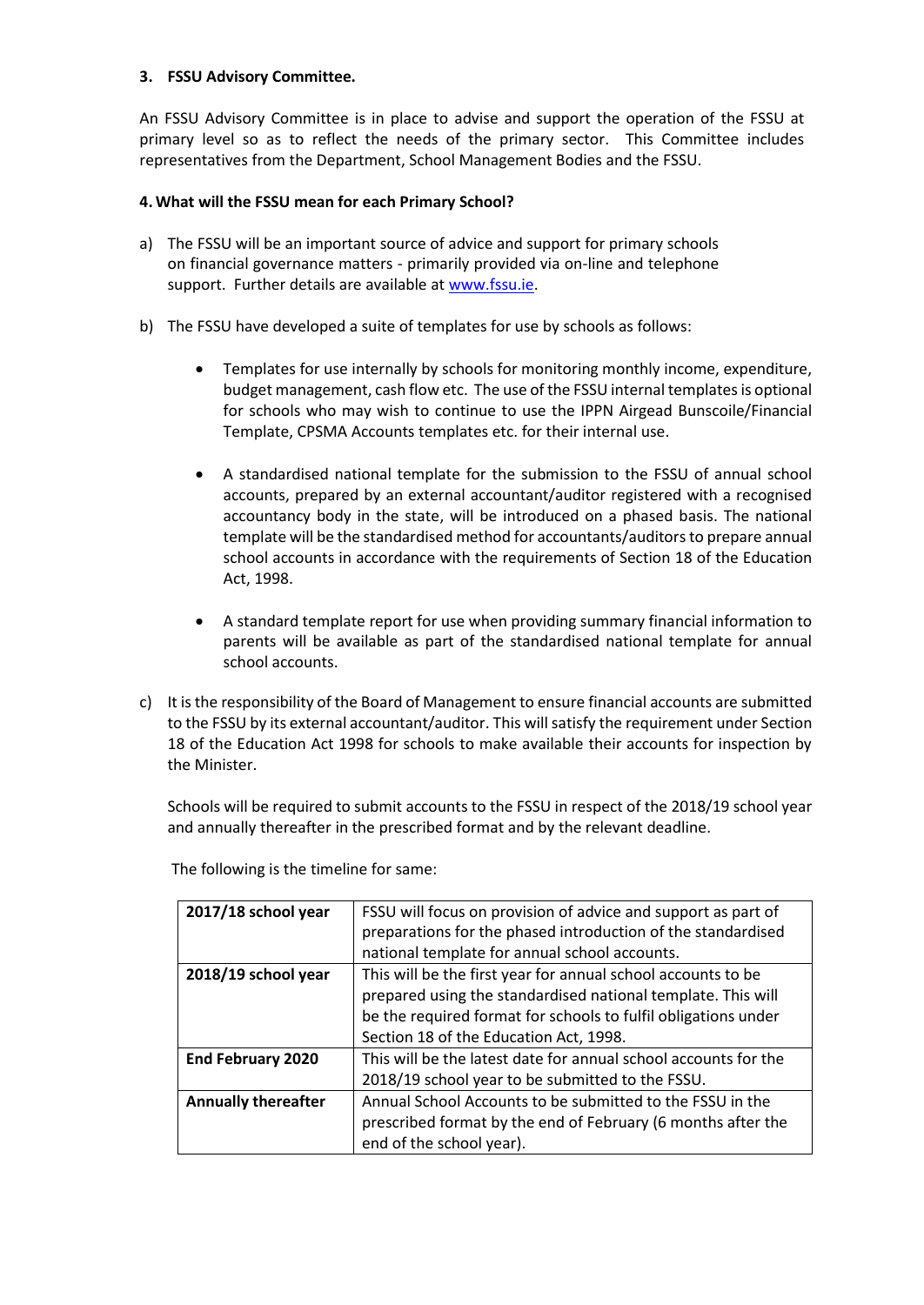The completed accounts must be accompanied by such other information as the FSSU may require.

The above requirements are in addition to any specific requirement of the patron in relation to the submission of annual accounts.

d) The submission of annual school accounts to the FSSU, in the prescribed format and by the relevant deadline, will also satisfy the financial reporting obligations placed on schools by the Charities Act 2009.

It will also meet any financial reporting requirements of the Central Statistics Office.

e) Schools may be subject to audit by the FSSU as part of its ongoing programme of work.

#### **5. What will the FSSU mean for school patrons?**

The Board of Management is required to manage the school on behalf of the patron. In this regard:

- a) The FSSU will, where requested, provide patrons with a list of their schools indicating if they are compliant in relation to the submission of annual school accounts.
- b) Patrons may, where appropriate, contact the FSSU to request that an audit of a school be carried out.

#### **6. What will the FSSU mean for Parents?**

A standardised national approach will be in place for provision of summary financial information to parents. This will be done for the 2018/19 school year onwards as part of the standardised national template for annual school accounts.

#### **7. Legislative Context.**

#### **Education Act, 1998**.

Boards of Management are reminded of their responsibility to ensure appropriate accounting and financial procedures are in place in line with Section 18 of the Education Act, 1998 which requires that:

18.—(1) Except in the case of a school established or maintained by a vocational education committee, a board shall keep all proper and usual accounts and records of all monies received by it or expenditure of such monies incurred by it and shall ensure that in each year all such accounts are properly audited or certified in accordance with best accounting practice.

(2) Accounts kept in pursuance of this section shall be made available by the school concerned for inspection by the Minister and by parents of students in the school, in so far as those accounts relate to monies provided in accordance wit[h section 12.](http://www.irishstatutebook.ie/1998/en/act/pub/0051/sec0012.html#sec12)

#### **Charities Act 2009.**

The Charities Act 2009 requires each Board of Management to have its school registered with the CRA and to verify its registration details once a year. It is an offence for an unregistered charitable organisation to carry on activities in the State.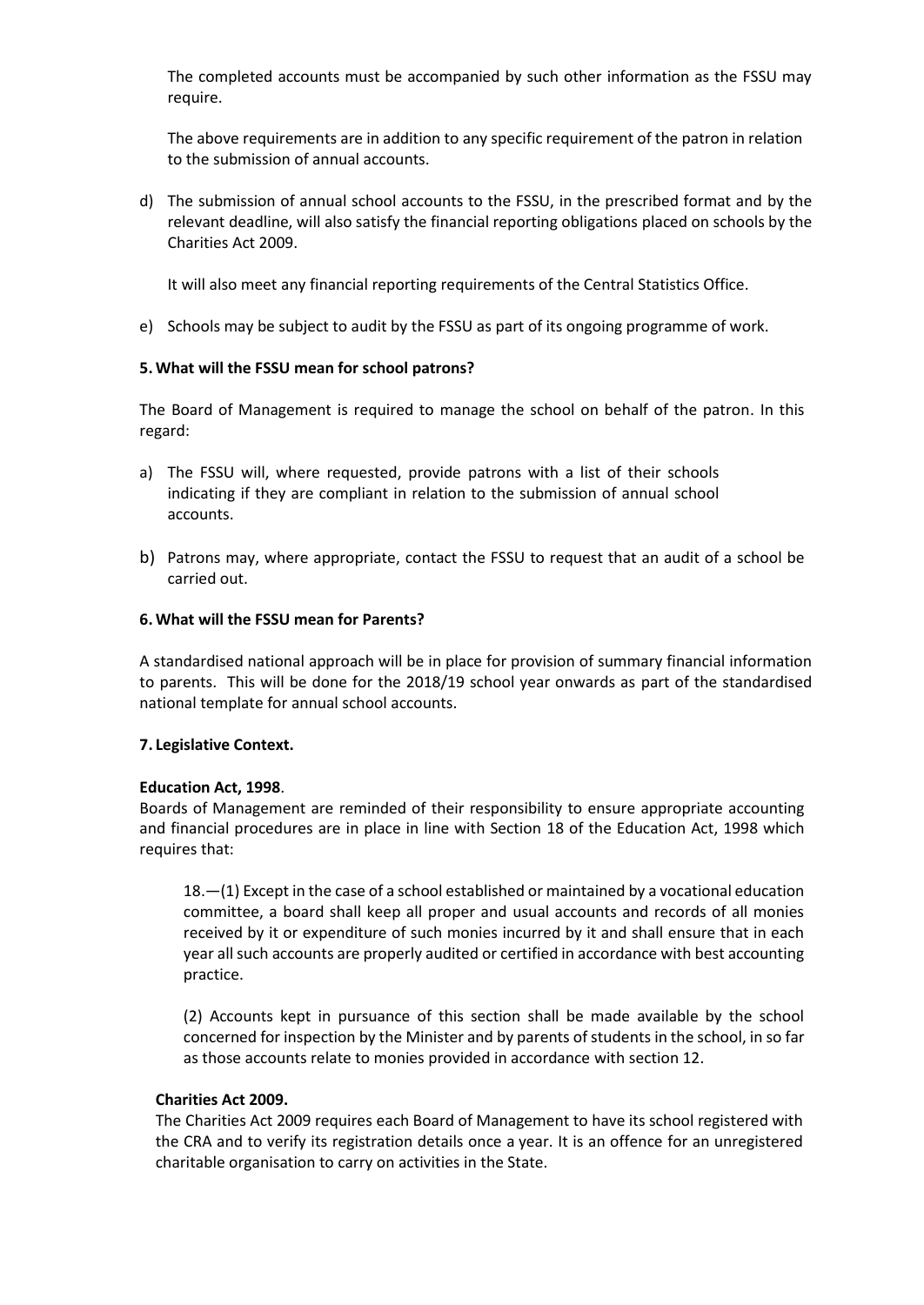Furthermore, all organisations on the Register of Charities are required to provide summary details of all income and expenditure to the CRA on a yearly basis. It is envisaged that this will be done in respect of schools via the FSSU. Schools who submit their accounts to the FSSU in the prescribed format and within the required timeframe will benefit from not having to separately return this financial information to the CRA.

Queries to the CRA should be addressed to: [info@charitiesregulator.ie.](mailto:info@charitiesregulator.ie) Further information is also available on its website at [www.charitiesregulator.ie.](http://www.charitiesregulator.ie/)

## **8. Compliance with the terms of this circular.**

All Boards of Management of recognised schools are required to comply with the requirements of this circular including in relation to the use of the standardised national template for annual school accounts and submission of same to FSSU in the prescribed format and within the required timeframe. Schools that fail to comply with these requirements will be at higher risk of audit.

#### **9. Circulation and Queries.**

This Circular includes an FAQ section that will be updated as appropriate over time.

Please ensure that this Circular is brought to the attention of the Board of Management and the Parents Association (if any).

Queries from schools in relation to this Circular should be addressed to the FSSU. The relevant contact details are published on its website a[t www.fssu.ie.](http://www.fssu.ie/)

**Hubert Loftus Principal Officer Schools Division Financial**

**September 2017**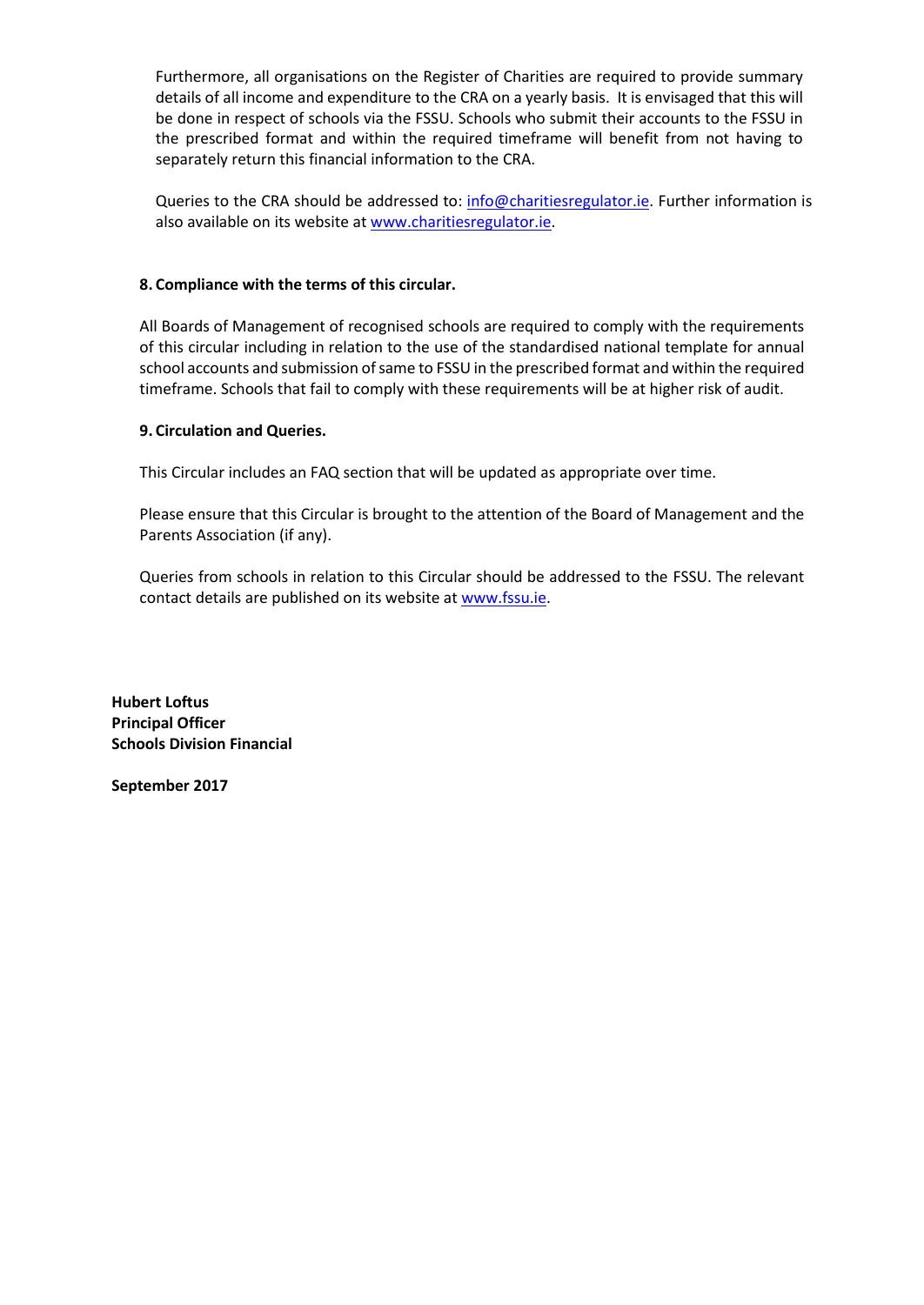# **Frequently asked Questions**

# **Financial Support Services Unit (FSSU) - Expansion at Primary Level**

## **FSSU**

#### **Where can I get more information about the FSSU?**

Information in relation to the FSSU is available on its website a[t www.FSSU.ie.](http://www.fssu.ie/)

## **FSSU TEMPLATES**

**What is the benefit of using the FSSU internal templates for monitoring monthly income, expenditure, budget management, cash flow etc.?**

The format of the FSSU internal templates is consistent with the standardised national template for annual school accounts. Therefore, use of the internal FSSU templates may result in lower accountancy fees for certifying or auditing annual school accounts (as required under Section 18 of the Education Act, 1998) as the information presented to an Accountant will be in a format that will facilitate relevant data for the annual school accounts to be extracted more readily.

### **Are there alternative internal templates for monitoring monthly income, expenditure, budget management, cash flow etc. that may be used?**

The use of the FSSU internal templates is optional for schools who may if they so wish, continue to use the IPPN Airgead Bunscoile/Financial Template, CPSMA Accounts templates etc. for their internal use.

However, the standardised national template for annual school accounts must be used by all schools in line with the timeline set out in this circular.

#### **Can the FSSU internal templates be tailored to suit the needs of individual schools?**

The FSSU internal templates have been developed to cater for all schools. They can be revised so as to tailor them to the needs of individual schools. You may contact the FSSU if you require assistance in relation to this.